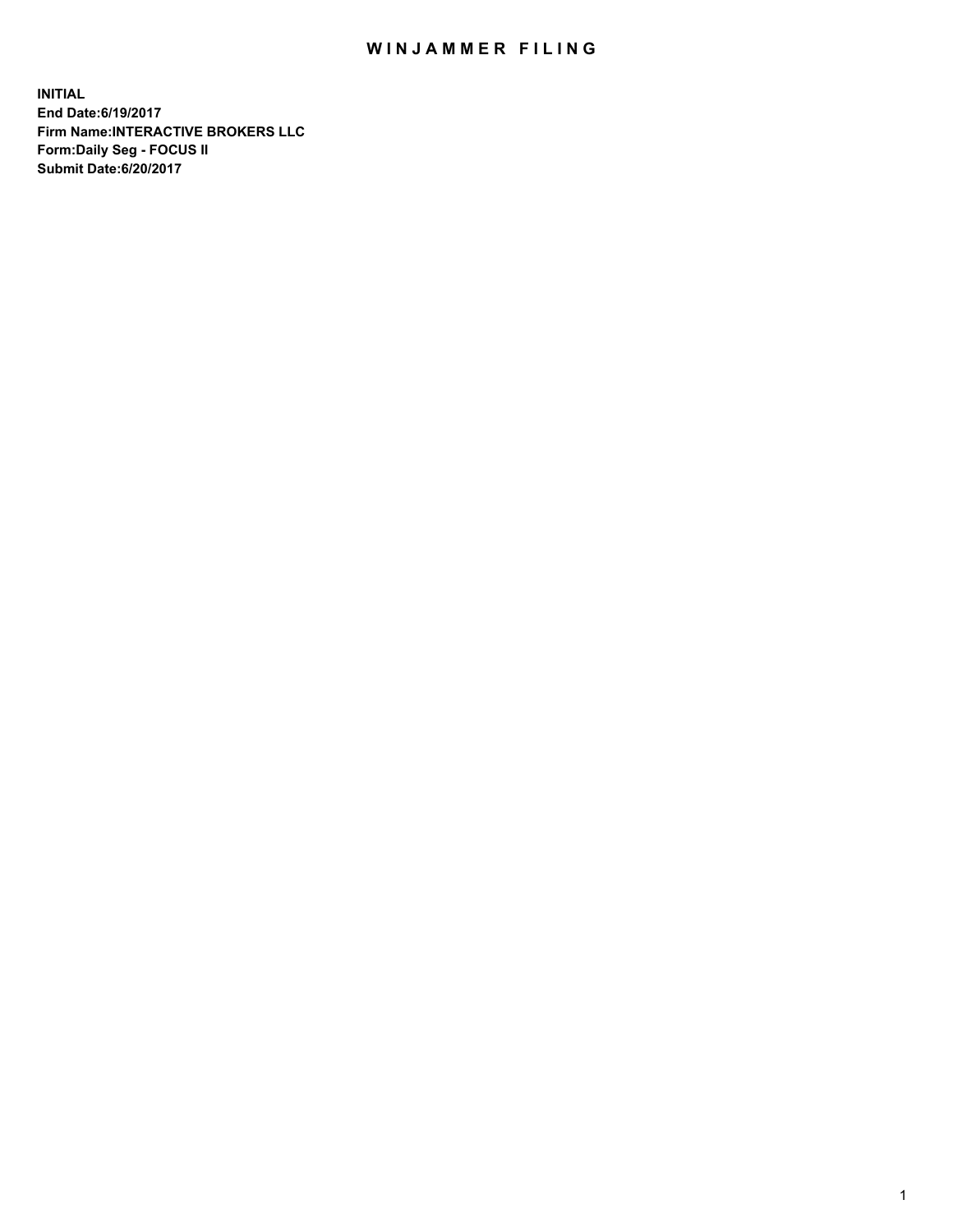## **INITIAL End Date:6/19/2017 Firm Name:INTERACTIVE BROKERS LLC Form:Daily Seg - FOCUS II Submit Date:6/20/2017 Daily Segregation - Cover Page**

| Name of Company<br><b>Contact Name</b><br><b>Contact Phone Number</b><br><b>Contact Email Address</b>                                                                                                                                                                                                                          | <b>INTERACTIVE BROKERS LLC</b><br>James Menicucci<br>203-618-8085<br>jmenicucci@interactivebrokers.c<br>om |
|--------------------------------------------------------------------------------------------------------------------------------------------------------------------------------------------------------------------------------------------------------------------------------------------------------------------------------|------------------------------------------------------------------------------------------------------------|
| FCM's Customer Segregated Funds Residual Interest Target (choose one):<br>a. Minimum dollar amount: ; or<br>b. Minimum percentage of customer segregated funds required:% ; or<br>c. Dollar amount range between: and; or<br>d. Percentage range of customer segregated funds required between:% and%.                         | $\overline{\mathbf{0}}$<br>0<br>155,000,000 245,000,000<br>0 <sub>0</sub>                                  |
| FCM's Customer Secured Amount Funds Residual Interest Target (choose one):<br>a. Minimum dollar amount: ; or<br>b. Minimum percentage of customer secured funds required:%; or<br>c. Dollar amount range between: and; or<br>d. Percentage range of customer secured funds required between: % and %.                          | $\overline{\mathbf{0}}$<br>0<br>80,000,000 120,000,000<br>0 <sub>0</sub>                                   |
| FCM's Cleared Swaps Customer Collateral Residual Interest Target (choose one):<br>a. Minimum dollar amount: ; or<br>b. Minimum percentage of cleared swaps customer collateral required:% ; or<br>c. Dollar amount range between: and; or<br>d. Percentage range of cleared swaps customer collateral required between:% and%. | $\overline{\mathbf{0}}$<br>$\overline{\mathbf{0}}$<br>0 <sub>0</sub><br>0 <sub>0</sub>                     |

Attach supporting documents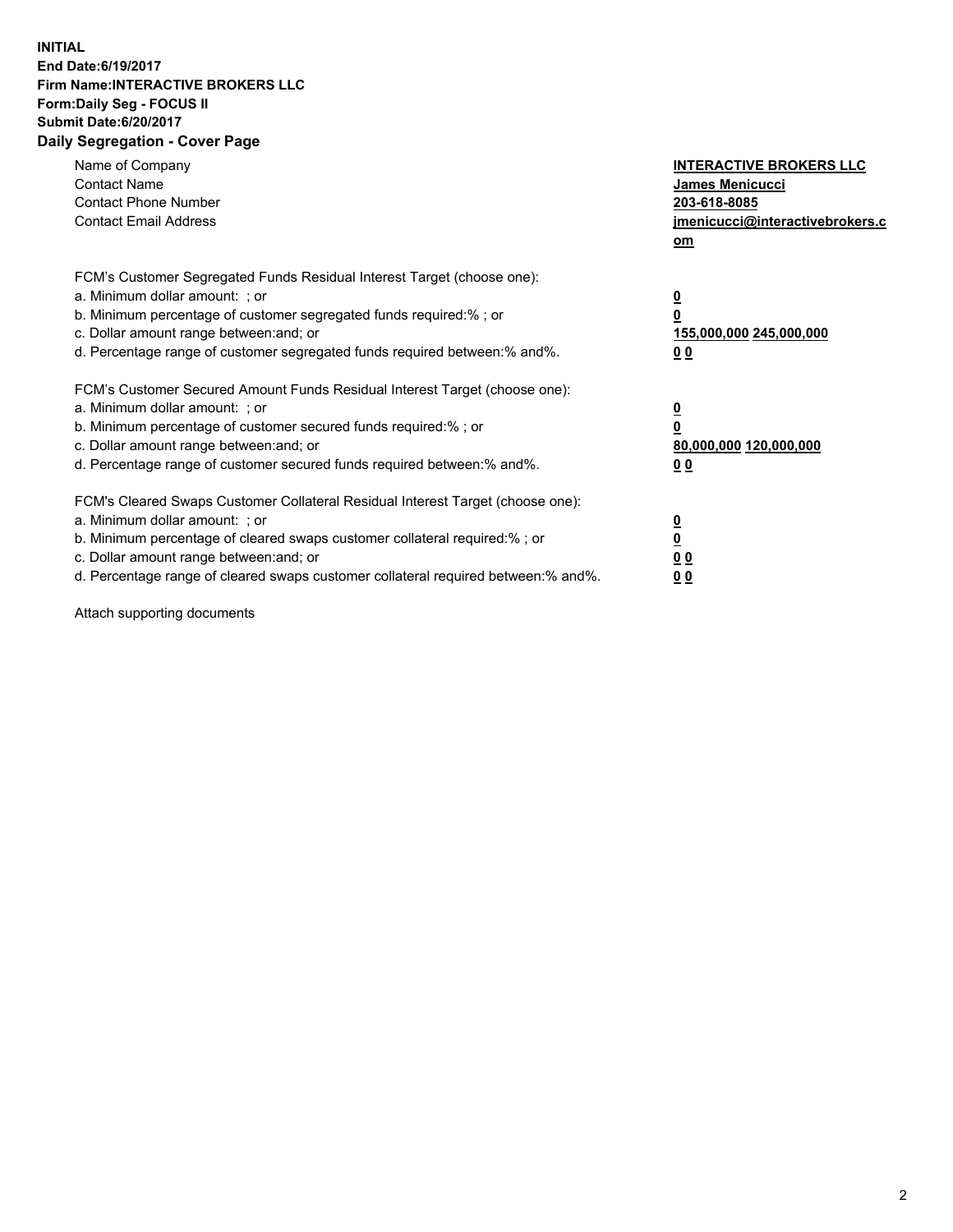## **INITIAL End Date:6/19/2017 Firm Name:INTERACTIVE BROKERS LLC Form:Daily Seg - FOCUS II Submit Date:6/20/2017**<br>**Daily Segregation - Secured Amounts Daily Segregation - Seture**

|     | Daily Segregation - Secured Amounts                                                                          |                                         |
|-----|--------------------------------------------------------------------------------------------------------------|-----------------------------------------|
|     | Foreign Futures and Foreign Options Secured Amounts                                                          |                                         |
|     | Amount required to be set aside pursuant to law, rule or regulation of a foreign                             | $0$ [7305]                              |
|     | government or a rule of a self-regulatory organization authorized thereunder                                 |                                         |
| 1.  | Net ledger balance - Foreign Futures and Foreign Option Trading - All Customers                              |                                         |
|     | A. Cash                                                                                                      | 354,410,219 [7315]                      |
|     | B. Securities (at market)                                                                                    | $0$ [7317]                              |
| 2.  | Net unrealized profit (loss) in open futures contracts traded on a foreign board of trade                    |                                         |
| 3.  |                                                                                                              | -1,271,306 [7325]                       |
|     | Exchange traded options                                                                                      |                                         |
|     | a. Market value of open option contracts purchased on a foreign board of trade                               | 56,541 [7335]                           |
|     | b. Market value of open contracts granted (sold) on a foreign board of trade                                 | -17,201 [7337]                          |
| 4.  | Net equity (deficit) (add lines 1.2. and 3.)                                                                 | 353,178,253 [7345]                      |
| 5.  | Account liquidating to a deficit and account with a debit balances - gross amount                            | 18,992 [7351]                           |
|     | Less: amount offset by customer owned securities                                                             | 0 [7352] 18,992 [7354]                  |
| 6.  | Amount required to be set aside as the secured amount - Net Liquidating Equity<br>Method (add lines 4 and 5) | 353,197,245 [7355]                      |
| 7.  | Greater of amount required to be set aside pursuant to foreign jurisdiction (above) or line                  | 353,197,245 [7360]                      |
|     | 6.                                                                                                           |                                         |
|     | FUNDS DEPOSITED IN SEPARATE REGULATION 30.7 ACCOUNTS                                                         |                                         |
| 1.  | Cash in banks                                                                                                |                                         |
|     | A. Banks located in the United States                                                                        | 62,957,787 [7500]                       |
|     | B. Other banks qualified under Regulation 30.7                                                               | 0 [7520] 62,957,787 [7530]              |
| 2.  | Securities                                                                                                   |                                         |
|     | A. In safekeeping with banks located in the United States                                                    |                                         |
|     |                                                                                                              | 343,586,055 [7540]                      |
| 3.  | B. In safekeeping with other banks qualified under Regulation 30.7                                           | 0 [7560] 343,586,055 [7570]             |
|     | Equities with registered futures commission merchants                                                        |                                         |
|     | A. Cash                                                                                                      | $0$ [7580]                              |
|     | <b>B.</b> Securities                                                                                         | $0$ [7590]                              |
|     | C. Unrealized gain (loss) on open futures contracts                                                          | $0$ [7600]                              |
|     | D. Value of long option contracts                                                                            | $0$ [7610]                              |
|     | E. Value of short option contracts                                                                           | 0 [7615] 0 [7620]                       |
| 4.  | Amounts held by clearing organizations of foreign boards of trade                                            |                                         |
|     | A. Cash                                                                                                      | $0$ [7640]                              |
|     | <b>B.</b> Securities                                                                                         | $0$ [7650]                              |
|     | C. Amount due to (from) clearing organization - daily variation                                              | $0$ [7660]                              |
|     | D. Value of long option contracts                                                                            | $0$ [7670]                              |
|     | E. Value of short option contracts                                                                           | 0 [7675] 0 [7680]                       |
| 5.  | Amounts held by members of foreign boards of trade                                                           |                                         |
|     | A. Cash                                                                                                      | 76,829,009 [7700]                       |
|     | <b>B.</b> Securities                                                                                         | $0$ [7710]                              |
|     | C. Unrealized gain (loss) on open futures contracts                                                          | 2,805,273 [7720]                        |
|     | D. Value of long option contracts                                                                            | 56,541 [7730]                           |
|     | E. Value of short option contracts                                                                           | <u>-17,201</u> [7735] 79,673,622 [7740] |
| 6.  | Amounts with other depositories designated by a foreign board of trade                                       | 0 [7760]                                |
| 7.  | Segregated funds on hand                                                                                     | $0$ [7765]                              |
| 8.  | Total funds in separate section 30.7 accounts                                                                | 486,217,464 [7770]                      |
| 9.  | Excess (deficiency) Set Aside for Secured Amount (subtract line 7 Secured Statement                          | 133,020,219 [7380]                      |
|     | Page 1 from Line 8)                                                                                          |                                         |
| 10. | Management Target Amount for Excess funds in separate section 30.7 accounts                                  | 80,000,000 [7780]                       |
| 11. | Excess (deficiency) funds in separate 30.7 accounts over (under) Management Target                           | 53,020,219 [7785]                       |
|     |                                                                                                              |                                         |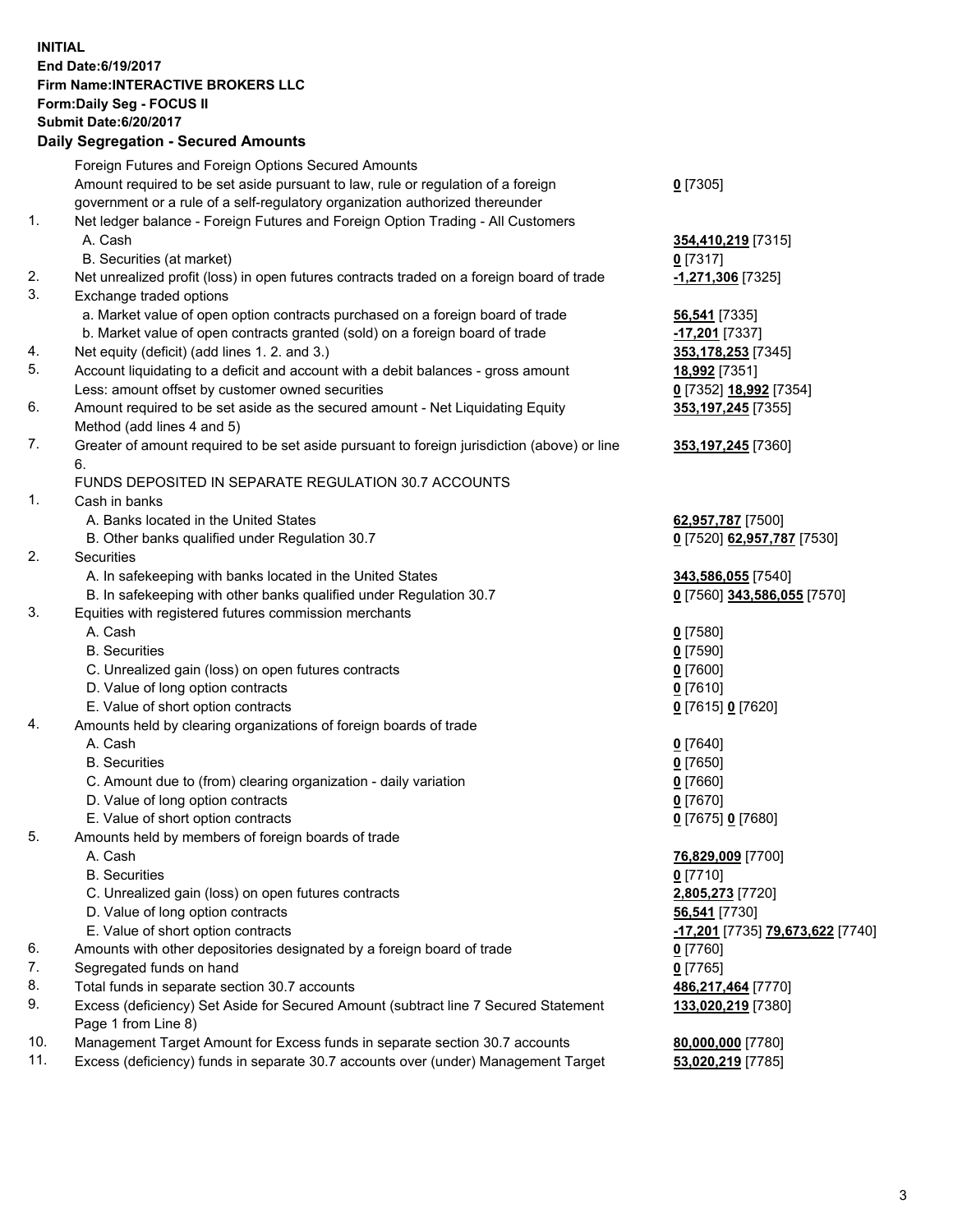**INITIAL End Date:6/19/2017 Firm Name:INTERACTIVE BROKERS LLC Form:Daily Seg - FOCUS II Submit Date:6/20/2017 Daily Segregation - Segregation Statement** SEGREGATION REQUIREMENTS(Section 4d(2) of the CEAct) 1. Net ledger balance A. Cash **4,077,617,000** [7010] B. Securities (at market) **0** [7020] 2. Net unrealized profit (loss) in open futures contracts traded on a contract market **-60,794,700** [7030] 3. Exchange traded options A. Add market value of open option contracts purchased on a contract market **215,623,051** [7032] B. Deduct market value of open option contracts granted (sold) on a contract market **-309,757,338** [7033] 4. Net equity (deficit) (add lines 1, 2 and 3) **3,922,688,013** [7040] 5. Accounts liquidating to a deficit and accounts with debit balances - gross amount **215,323** [7045] Less: amount offset by customer securities **0** [7047] **215,323** [7050] 6. Amount required to be segregated (add lines 4 and 5) **3,922,903,336** [7060] FUNDS IN SEGREGATED ACCOUNTS 7. Deposited in segregated funds bank accounts A. Cash **531,310,859** [7070] B. Securities representing investments of customers' funds (at market) **2,414,243,445** [7080] C. Securities held for particular customers or option customers in lieu of cash (at market) **0** [7090] 8. Margins on deposit with derivatives clearing organizations of contract markets A. Cash **25,583,628** [7100] B. Securities representing investments of customers' funds (at market) **1,243,152,979** [7110] C. Securities held for particular customers or option customers in lieu of cash (at market) **0** [7120] 9. Net settlement from (to) derivatives clearing organizations of contract markets **8,706,164** [7130] 10. Exchange traded options A. Value of open long option contracts **215,654,505** [7132] B. Value of open short option contracts **-309,783,505** [7133] 11. Net equities with other FCMs A. Net liquidating equity **0** [7140] B. Securities representing investments of customers' funds (at market) **0** [7160] C. Securities held for particular customers or option customers in lieu of cash (at market) **0** [7170] 12. Segregated funds on hand **0** [7150] 13. Total amount in segregation (add lines 7 through 12) **4,128,868,075** [7180] 14. Excess (deficiency) funds in segregation (subtract line 6 from line 13) **205,964,739** [7190] 15. Management Target Amount for Excess funds in segregation **155,000,000** [7194]

16. Excess (deficiency) funds in segregation over (under) Management Target Amount Excess

**50,964,739** [7198]